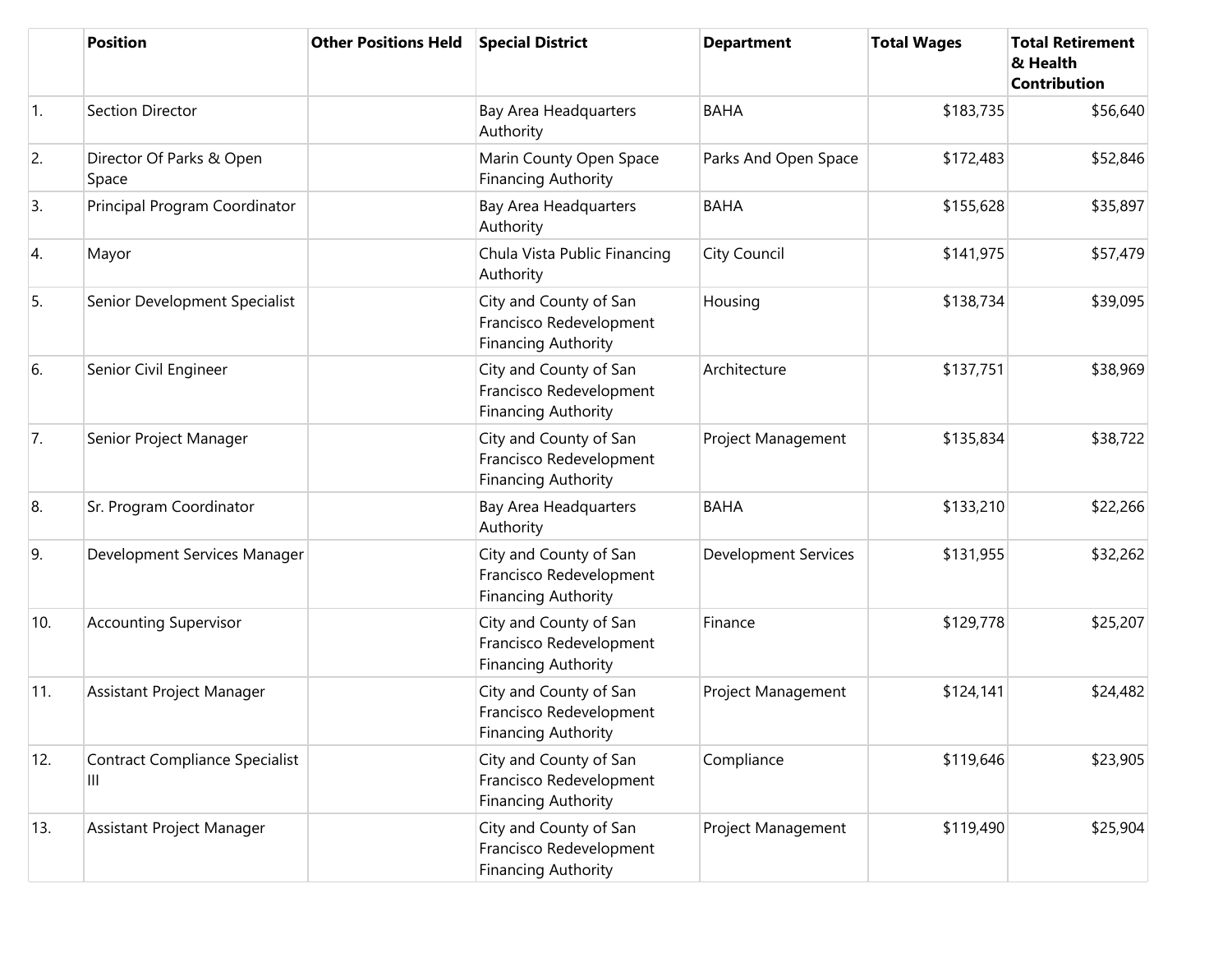| 14. | Senior Financial Analyst                   |  | City and County of San<br>Francisco Redevelopment<br><b>Financing Authority</b> | Finance                     | \$119,154 | \$35,543 |
|-----|--------------------------------------------|--|---------------------------------------------------------------------------------|-----------------------------|-----------|----------|
| 15. | Deputy Director Parks & Open<br>Space Ops  |  | Marin County Open Space<br><b>Financing Authority</b>                           | Parks And Open Space        | \$114,644 | \$40,699 |
| 16. | Deputy Director Parks & Open<br>Space Admn |  | Marin County Open Space<br><b>Financing Authority</b>                           | Parks And Open Space        | \$111,700 | \$43,112 |
| 17. | Project Manager                            |  | City and County of San<br>Francisco Redevelopment<br><b>Financing Authority</b> | Project Management          | \$111,141 | \$35,547 |
| 18. | Development Specialist                     |  | City and County of San<br>Francisco Redevelopment<br><b>Financing Authority</b> | Housing                     | \$110,148 | \$22,683 |
| 19. | Harbormaster                               |  | City and County of San<br>Francisco Redevelopment<br><b>Financing Authority</b> | South Beach Harbor          | \$109,242 | \$30,192 |
| 20. | Principal Park Planner                     |  | Marin County Open Space<br><b>Financing Authority</b>                           | Parks And Open Space        | \$109,070 | \$37,524 |
| 21. | Development Specialist                     |  | City and County of San<br>Francisco Redevelopment<br><b>Financing Authority</b> | <b>Development Services</b> | \$108,708 | \$24,518 |
| 22. | Park/Open Space<br>Superintendent          |  | Marin County Open Space<br><b>Financing Authority</b>                           | Parks And Open Space        | \$108,475 | \$39,786 |
| 23. | Assistant Project Manager                  |  | City and County of San<br>Francisco Redevelopment<br><b>Financing Authority</b> | Project Management          | \$108,208 | \$22,434 |
| 24. | Development Specialist                     |  | City and County of San<br>Francisco Redevelopment<br><b>Financing Authority</b> | Housing                     | \$108,127 | \$31,175 |
| 25. | Development Specialist                     |  | City and County of San<br>Francisco Redevelopment<br><b>Financing Authority</b> | Housing                     | \$107,991 | \$30,031 |
| 26. | Development Specialist                     |  | City and County of San<br>Francisco Redevelopment<br><b>Financing Authority</b> | <b>Development Services</b> | \$107,806 | \$22,382 |
| 27. | Chief Of Natural Resources &<br>Science    |  | Marin County Open Space<br><b>Financing Authority</b>                           | Parks And Open Space        | \$106,061 | \$29,459 |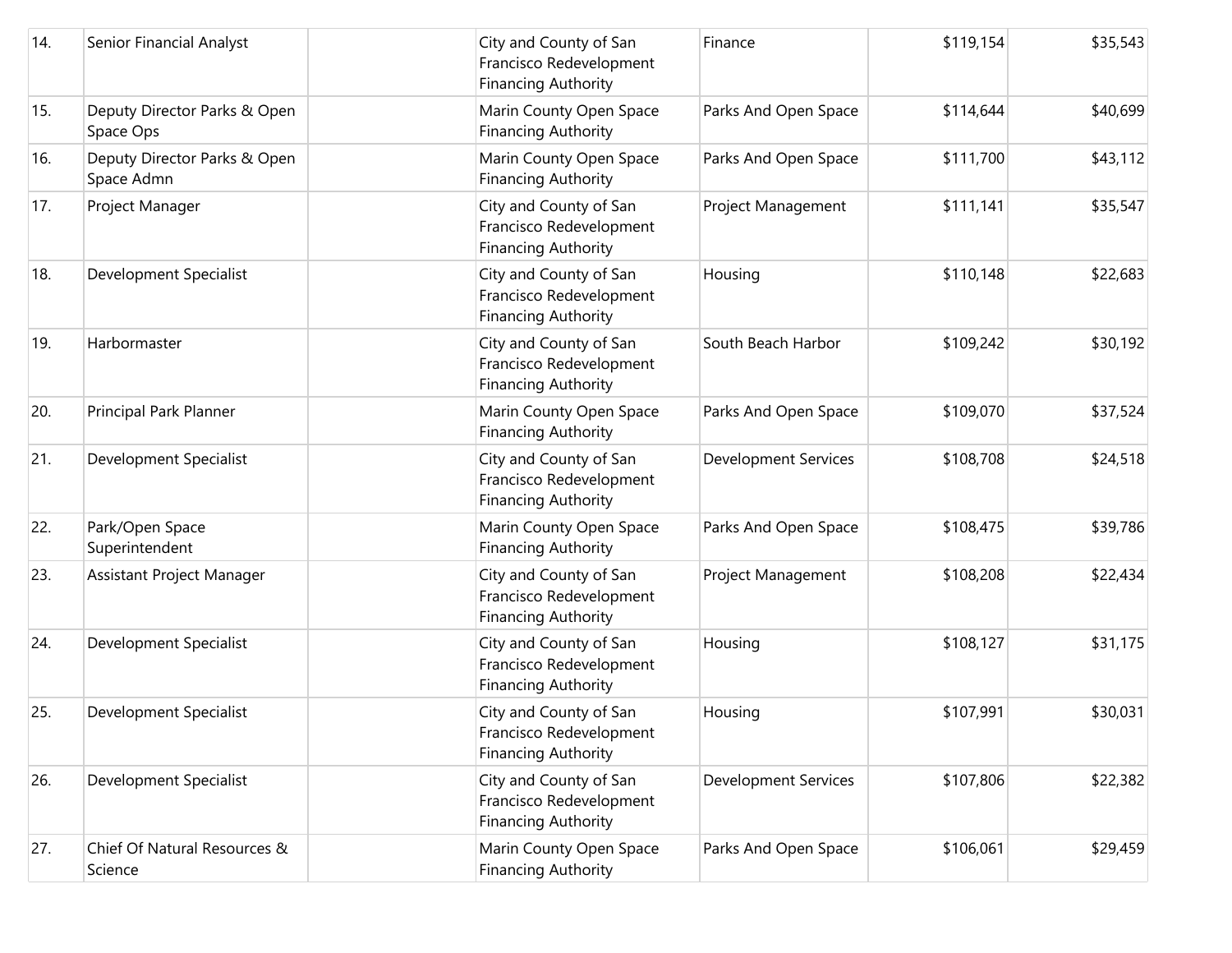| 28. | <b>Executive Director</b>                  | Capitol Area Development<br>Authority                                           | Executive                     | \$105,984 | \$19,515 |
|-----|--------------------------------------------|---------------------------------------------------------------------------------|-------------------------------|-----------|----------|
| 29. | Development Specialist                     | City and County of San<br>Francisco Redevelopment<br><b>Financing Authority</b> | Housing                       | \$105,599 | \$34,834 |
| 30. | <b>Administrative Services</b><br>Manager  | Marin County Open Space<br><b>Financing Authority</b>                           | Parks And Open Space          | \$104,567 | \$27,752 |
| 31. | Associate Planner                          | City and County of San<br>Francisco Redevelopment<br><b>Financing Authority</b> | Planning                      | \$102,842 | \$21,743 |
| 32. | Park/Open Space<br>Superintendent          | Marin County Open Space<br><b>Financing Authority</b>                           | Parks And Open Space          | \$101,358 | \$39,786 |
| 33. | Park/Open Space<br>Superintendent          | Marin County Open Space<br><b>Financing Authority</b>                           | Parks And Open Space          | \$98,675  | \$38,126 |
| 34. | Assistant Project Manager                  | City and County of San<br>Francisco Redevelopment<br><b>Financing Authority</b> | Project Management            | \$96,732  | \$32,660 |
| 35. | Chief Open Space Park Ranger               | Marin County Open Space<br><b>Financing Authority</b>                           | Parks And Open Space          | \$95,678  | \$27,023 |
| 36. | Chief Of Landscape Services                | Marin County Open Space<br><b>Financing Authority</b>                           | Parks And Open Space          | \$95,036  | \$35,530 |
| 37. | Controller                                 | Capitol Area Development<br>Authority                                           | <b>Directors</b>              | \$94,542  | \$16,198 |
| 38. | <b>Assistant Development</b><br>Specialist | City and County of San<br>Francisco Redevelopment<br><b>Financing Authority</b> | Housing                       | \$93,438  | \$28,159 |
| 39. | Senior Programmer Analyst                  | City and County of San<br>Francisco Redevelopment<br><b>Financing Authority</b> | Information and<br>Technology | \$92,960  | \$22,493 |
| 40. | Senior Open Space Planner                  | Marin County Open Space<br><b>Financing Authority</b>                           | Parks And Open Space          | \$92,249  | \$32,721 |
| 41. | <b>Development Services</b>                | Capitol Area Development<br>Authority                                           | Directors                     | \$91,786  | \$17,988 |
| 42. | Senior Open Space Planner                  | Marin County Open Space<br><b>Financing Authority</b>                           | Parks And Open Space          | \$90,411  | \$33,534 |
| 43. | Interim Executive Director                 | Capitol Area Development<br>Authority                                           | Executive                     | \$88,356  | \$10,263 |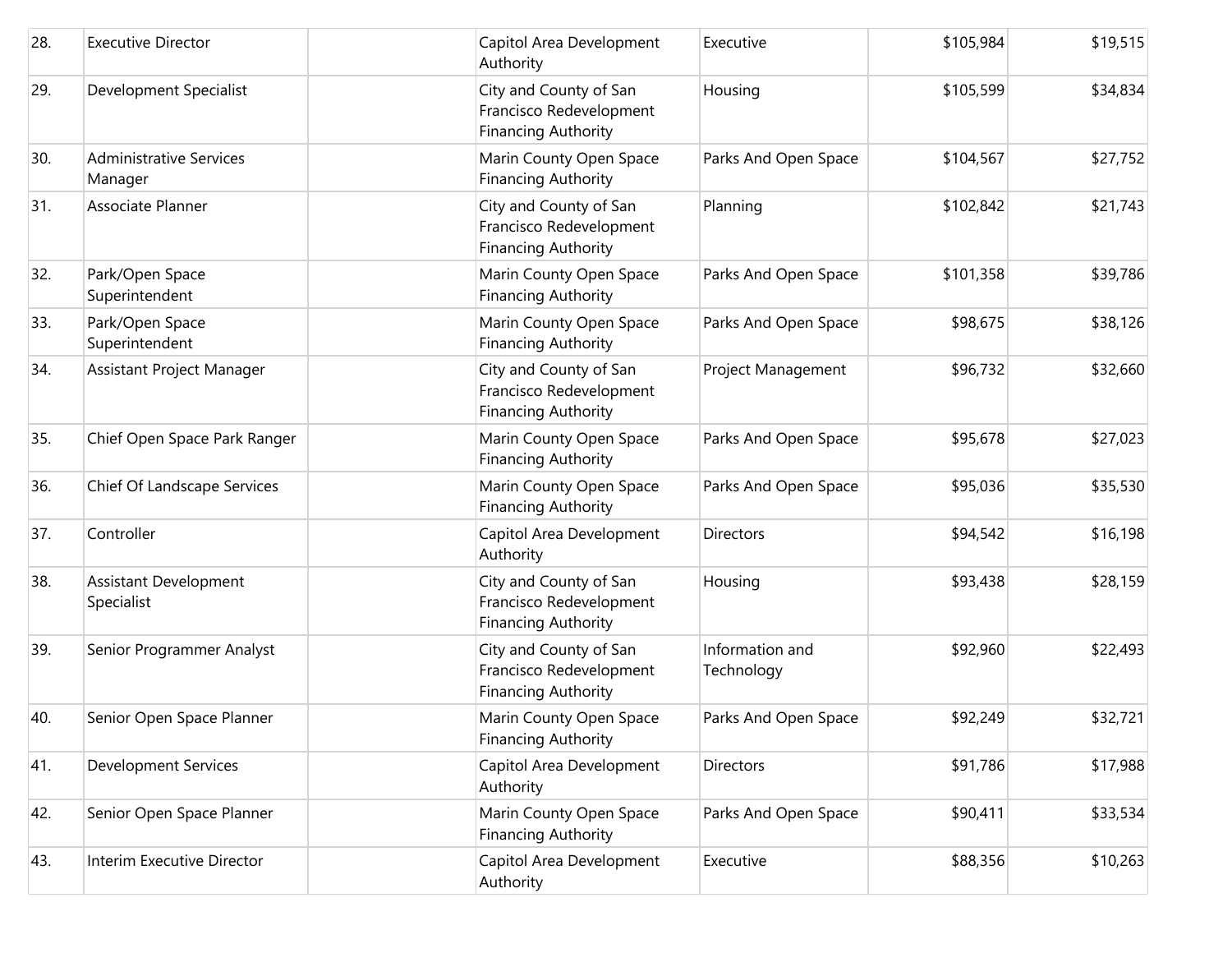| 44. | Deputy Executive Director             | Capitol Area Development<br>Authority                                           | Executive                   | \$86,660 | \$17,681 |
|-----|---------------------------------------|---------------------------------------------------------------------------------|-----------------------------|----------|----------|
| 45. | <b>Accountant III</b>                 | City and County of San<br>Francisco Redevelopment<br><b>Financing Authority</b> | Finance                     | \$85,722 | \$19,542 |
| 46. | Chief Park Ranger                     | Marin County Open Space<br><b>Financing Authority</b>                           | Parks And Open Space        | \$84,852 | \$34,536 |
| 47. | Management Assistant III              | City and County of San<br>Francisco Redevelopment<br><b>Financing Authority</b> | Finance                     | \$84,140 | \$32,074 |
| 48. | Management Assistant III              | City and County of San<br>Francisco Redevelopment<br><b>Financing Authority</b> | South Beach Harbor          | \$83,423 | \$19,246 |
| 49. | <b>Facilities Maintenance</b>         | Capitol Area Development<br>Authority                                           | Managers/Administrat<br>ors | \$83,159 | \$14,178 |
| 50. | Senior Park Planner                   | Marin County Open Space<br><b>Financing Authority</b>                           | Parks And Open Space        | \$82,269 | \$28,982 |
| 51. | Open Space Interpretive<br>Naturalist | Marin County Open Space<br><b>Financing Authority</b>                           | Parks And Open Space        | \$81,498 | \$29,052 |
| 52. | Management Assistant III              | City and County of San<br>Francisco Redevelopment<br><b>Financing Authority</b> | Human Resources             | \$81,035 | \$31,675 |
| 53. | Planning & Resource Chief,<br>P&Os    | Marin County Open Space<br><b>Financing Authority</b>                           | Parks And Open Space        | \$78,956 | \$19,516 |
| 54. | Supervising Open Space Park<br>Ranger | Marin County Open Space<br><b>Financing Authority</b>                           | Parks And Open Space        | \$78,686 | \$13,879 |
| 55. | Volunteer Program Coordinator         | Marin County Open Space<br><b>Financing Authority</b>                           | Parks And Open Space        | \$76,048 | \$30,261 |
| 56. | Accountant I                          | City and County of San<br>Francisco Redevelopment<br><b>Financing Authority</b> | Finance                     | \$75,145 | \$30,918 |
| 57. | Supervising Park Ranger               | Marin County Open Space<br><b>Financing Authority</b>                           | Parks And Open Space        | \$75,019 | \$26,376 |
| 58. | Management Assistant II               | City and County of San<br>Francisco Redevelopment<br><b>Financing Authority</b> | Project Management          | \$72,934 | \$26,649 |
| 59. | Development Manager                   | Capitol Area Development<br>Authority                                           | Managers/Administrat<br>ors | \$71,302 | \$14,344 |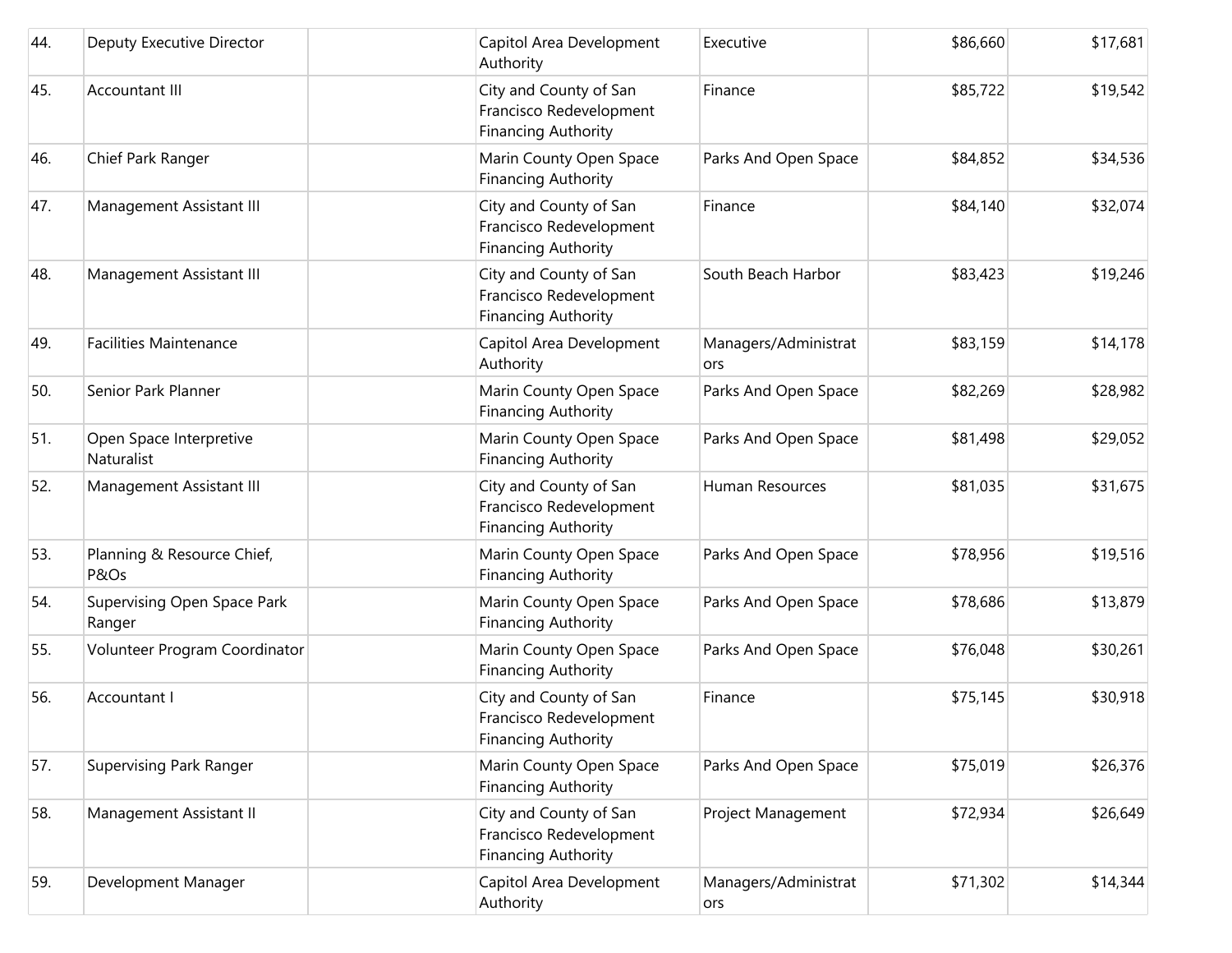| 60. | Management Assistant II                         | City and County of San<br>Francisco Redevelopment<br><b>Financing Authority</b> | <b>Development Services</b> | \$70,730 | \$17,614 |
|-----|-------------------------------------------------|---------------------------------------------------------------------------------|-----------------------------|----------|----------|
| 61. | Supervising Park Ranger                         | Marin County Open Space<br><b>Financing Authority</b>                           | Parks And Open Space        | \$70,706 | \$28,709 |
| 62. | Park Equipment Mechanic II                      | Marin County Open Space<br><b>Financing Authority</b>                           | Parks And Open Space        | \$70,019 | \$26,328 |
| 63. | Councilperson                                   | Chula Vista Public Financing<br>Authority                                       | City Council                | \$69,121 | \$32,124 |
| 64. | Landscape Services Supervisor                   | Marin County Open Space<br><b>Financing Authority</b>                           | Parks And Open Space        | \$68,635 | \$26,763 |
| 65. | Maintenance Equipment<br>Operator               | Marin County Open Space<br><b>Financing Authority</b>                           | Parks And Open Space        | \$68,363 | \$26,255 |
| 66. | Landscape Services Supervisor                   | Marin County Open Space<br><b>Financing Authority</b>                           | Parks And Open Space        | \$68,190 | \$27,341 |
| 67. | <b>Administrative Services</b><br>Associate     | Marin County Open Space<br><b>Financing Authority</b>                           | Parks And Open Space        | \$68,055 | \$24,660 |
| 68. | Maintenance Equipment<br>Operator               | Marin County Open Space<br><b>Financing Authority</b>                           | Parks And Open Space        | \$67,707 | \$26,224 |
| 69. | <b>Equipment Maintenance</b><br>Supervisor      | Marin County Open Space<br><b>Financing Authority</b>                           | Parks And Open Space        | \$66,764 | \$32,983 |
| 70. | <b>Lead Resident Services</b><br>Representative | Capitol Area Development<br>Authority                                           | <b>Resident Services</b>    | \$66,590 | \$5,459  |
| 71. | <b>Risk Manager</b>                             | Capitol Area Development<br>Authority                                           | Managers/Administrat<br>ors | \$66,364 | \$10,375 |
| 72. | Senior Secretary                                | Marin County Open Space<br><b>Financing Authority</b>                           | Parks And Open Space        | \$66,016 | \$25,987 |
| 73. | <b>Supervising Equipment</b><br>Operator        | Marin County Open Space<br><b>Financing Authority</b>                           | Parks And Open Space        | \$66,003 | \$32,731 |
| 74. | Office Assistant I                              | City and County of San<br>Francisco Redevelopment<br><b>Financing Authority</b> | Housing                     | \$65,491 | \$16,940 |
| 75. | Open Space Park Ranger                          | Marin County Open Space<br><b>Financing Authority</b>                           | Parks And Open Space        | \$64,817 | \$24,527 |
| 76. | Landscape Services Worker II                    | Marin County Open Space<br><b>Financing Authority</b>                           | Parks And Open Space        | \$64,096 | \$13,385 |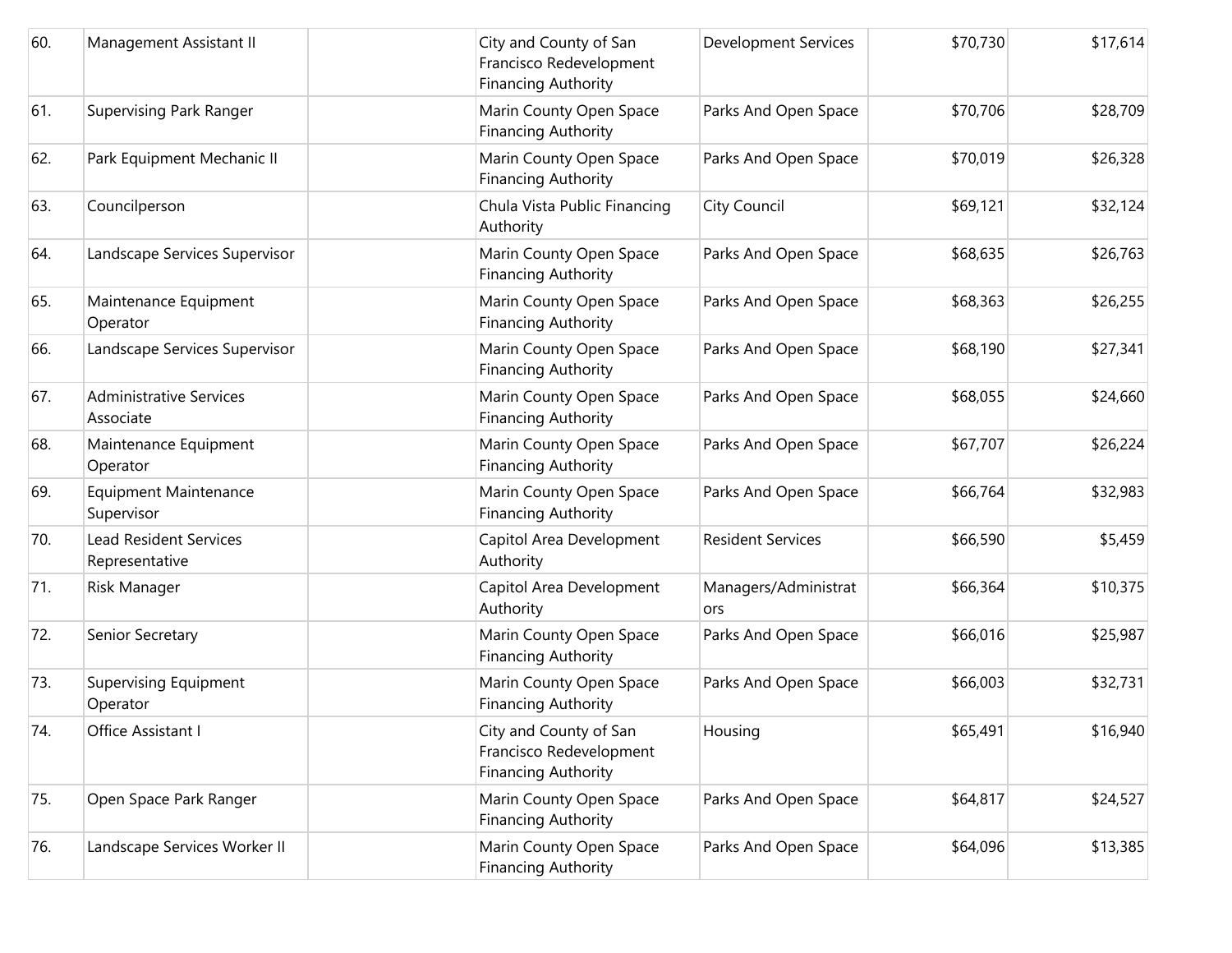| 77. | Harbor Attendant             | City and County of San<br>Francisco Redevelopment<br><b>Financing Authority</b> | South Beach Harbor          | \$63,552 | \$29,427 |
|-----|------------------------------|---------------------------------------------------------------------------------|-----------------------------|----------|----------|
| 78. | Park Ranger                  | Marin County Open Space<br><b>Financing Authority</b>                           | Parks And Open Space        | \$63,220 | \$24,333 |
| 79. | Open Space Park Ranger       | Marin County Open Space<br><b>Financing Authority</b>                           | Parks And Open Space        | \$63,093 | \$24,480 |
| 80. | Councilperson                | Chula Vista Public Financing<br>Authority                                       | <b>City Council</b>         | \$62,917 | \$32,124 |
| 81. | Property Manager             | Capitol Area Development<br>Authority                                           | Managers/Administrat<br>ors | \$62,662 | \$2,681  |
| 82. | Resident Services Manager    | Capitol Area Development<br>Authority                                           | Managers/Administrat<br>ors | \$62,407 | \$11,089 |
| 83. | Landscape Services Worker II | Marin County Open Space<br><b>Financing Authority</b>                           | Parks And Open Space        | \$61,665 | \$15,694 |
| 84. | Park Ranger                  | Marin County Open Space<br><b>Financing Authority</b>                           | Parks And Open Space        | \$61,490 | \$23,940 |
| 85. | Landscape Services Worker II | Marin County Open Space<br><b>Financing Authority</b>                           | Parks And Open Space        | \$60,721 | \$26,658 |
| 86. | Landscape Services Worker II | Marin County Open Space<br><b>Financing Authority</b>                           | Parks And Open Space        | \$60,583 | \$26,658 |
| 87. | Landscape Services Worker II | Marin County Open Space<br><b>Financing Authority</b>                           | Parks And Open Space        | \$60,504 | \$23,465 |
| 88. | Councilperson                | Chula Vista Public Financing<br>Authority                                       | <b>City Council</b>         | \$60,382 | \$32,124 |
| 89. | Resource Specialist Gis      | Marin County Open Space<br><b>Financing Authority</b>                           | Parks And Open Space        | \$60,324 | \$18,163 |
| 90. | Supervising Park Ranger      | Marin County Open Space<br><b>Financing Authority</b>                           | Parks And Open Space        | \$60,172 | \$29,707 |
| 91. | Management Assistant II      | City and County of San<br>Francisco Redevelopment<br><b>Financing Authority</b> | <b>Development Services</b> | \$60,065 | \$23,867 |
| 92. | Park Ranger                  | Marin County Open Space<br><b>Financing Authority</b>                           | Parks And Open Space        | \$59,870 | \$26,373 |
| 93. | Open Space Park Ranger       | Marin County Open Space<br><b>Financing Authority</b>                           | Parks And Open Space        | \$59,600 | \$22,703 |